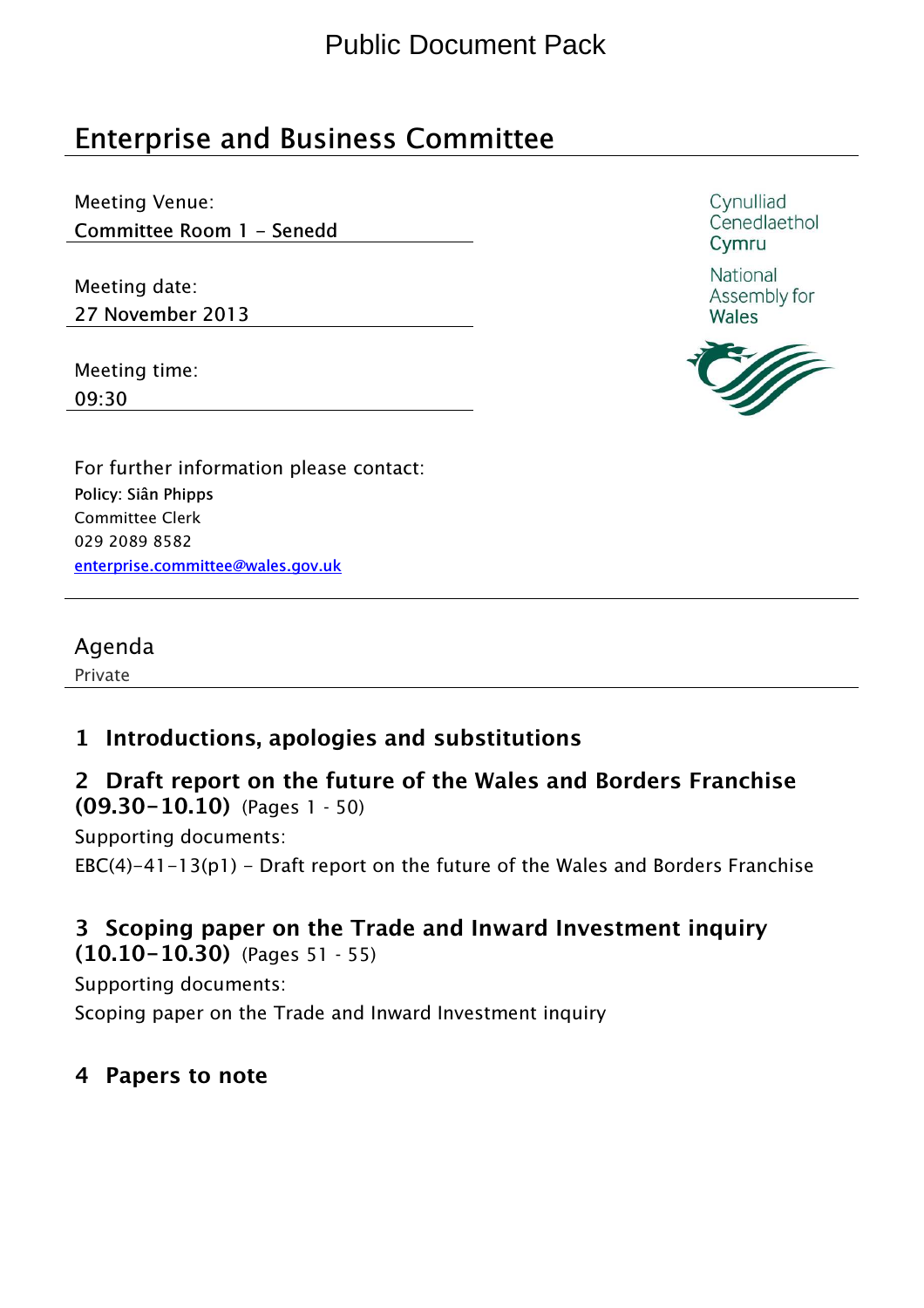# Agenda Item 2

By virtue of paragraph(s) vi of Standing Order 17.42

Document is Restricted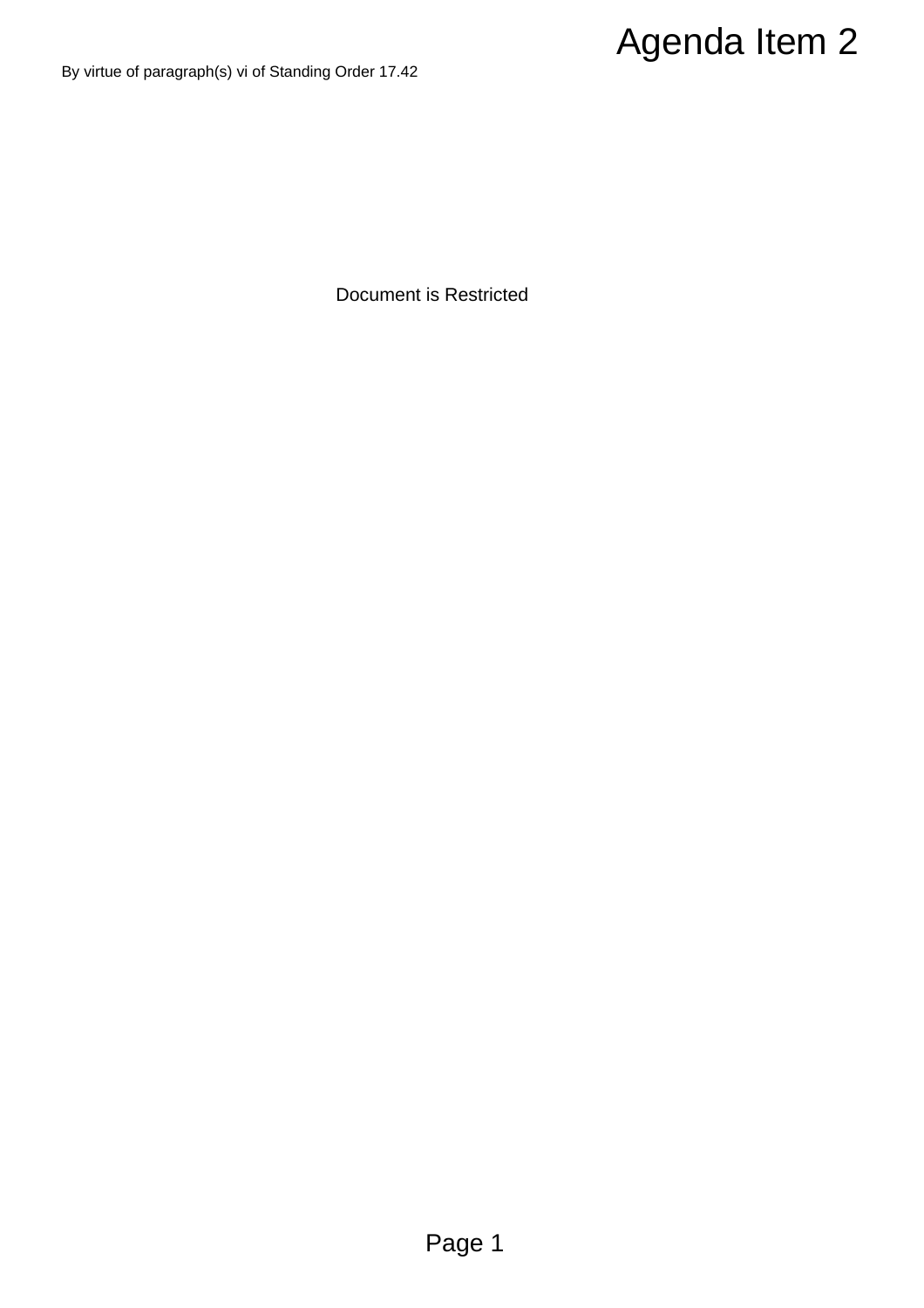# Agenda Item 3

By virtue of paragraph(s) vi of Standing Order 17.42

Document is Restricted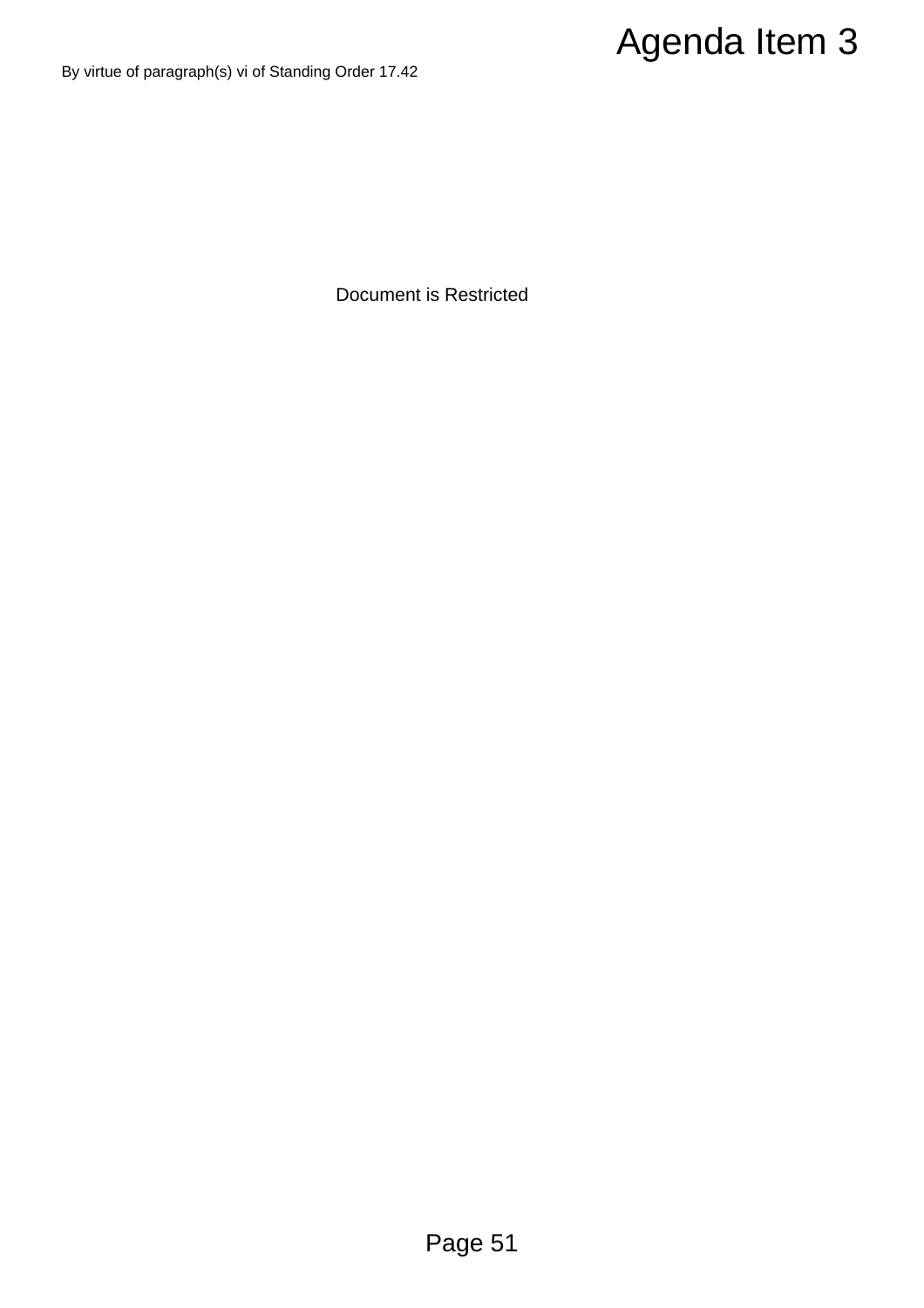# Agenda Item 4

## Enterprise and Business Committee

Concise Minutes:

| Meeting Venue:                                                                                                        | Committee Room 3 - Senedd  | Cynulliad<br>Cenedlaethol<br>Cymru<br>National<br>Assembly for<br>Wales |
|-----------------------------------------------------------------------------------------------------------------------|----------------------------|-------------------------------------------------------------------------|
| Meeting date:                                                                                                         | Thursday, 21 November 2013 |                                                                         |
| Meeting time:                                                                                                         | $09:15 - 14:10$            |                                                                         |
| This meeting can be viewed on Senedd TV at:<br>http://www.senedd.tv/archiveplayer.jsf?v=en_400000_21_11_2013&t=0&l=en |                            |                                                                         |

# Assembly Members: Nick Ramsay (Chair) Mick Antoniw Byron Davies Keith Davies Mike Hedges Rhun ap Iorwerth Eluned Parrott Joyce Watson Witnesses: Gregg Jones Philippe Chantraine, European Commission Joao Ferreira, European Commission Herald Ruijters, European Commission Karel Williams, Manchester Business School Committee Staff: Siân Phipps (Clerk) Mike Lewis (Deputy Clerk) Olga Lewis (Deputy Clerk) Andrew Minnis (Researcher) Ben Stokes (Researcher)